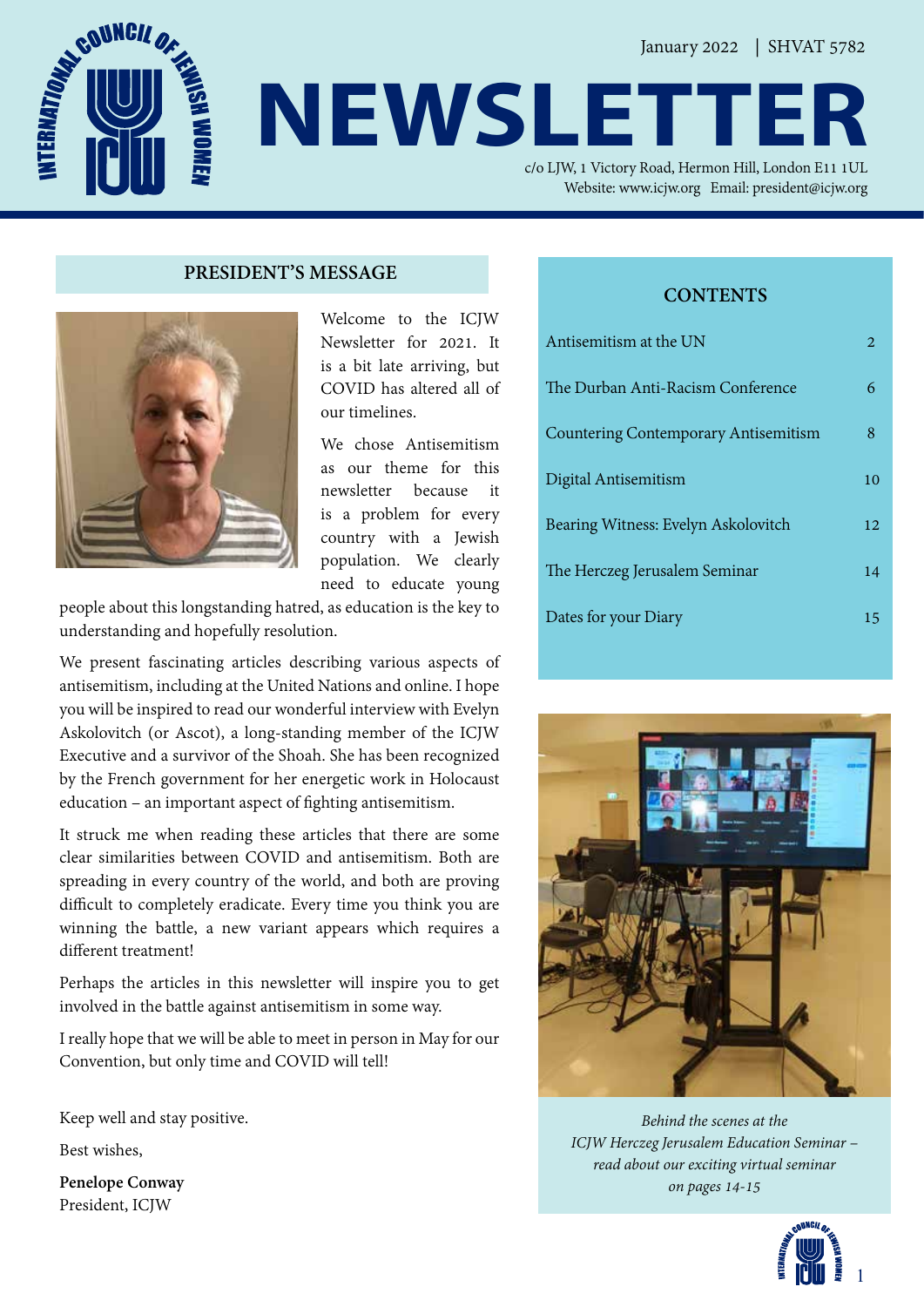# *Antisemitism and the UN: Yesterday and Today*

## *by Mary Liling*

I have represented ICJW at the UN in Geneva, in 1979 and 1980 with Leila Seigel, and with Léonie de Piciotto since 2008. During the hundreds of hours that I attended the three yearly sessions of the Human Rights Council (p have represented ICJW at the UN in Geneva, in 1979 and 1980 with Leila Seigel, and with Léonie de Piciotto since 2008. During the hundreds of hours that I attended the and side events) and many NGO Geneva Committees (one being Freedom of Religion or Belief), I have witnessed significant fluctuations in the attitude towards Jews and Israel, Zionism and antisemitism within the UN. Over this time there have been considerable changes on the geopolitical level and within member states.

It is important to clarify the difference between anti-Israeli bias, outright criticism of Israeli government policies, and positions that are anti-Jewish in nature and clearly antisemitic. For example, several UNESCO resolutions and the December 2021 UN General Assembly Resolution 129-11 all disavowed Jewish historical ties with the Temple Mount, calling it solely Al-Haram al-Sharif.

### **Looking Back**

• November 29, 1947: The adoption of UN General Assembly Resolution 181 (the Partition Plan) which foreshadowed the establishment of the State of Israel and Israel's recognition by the UN as a full legitimate member in May 11, 1949.

• November 22, 1967: UN Security Council Resolution 242 was adopted unanimously in the aftermath of the Six-Day War "in an effort to secure a just and lasting peace", with the hope that it would lead to a solution of the conflict. If one reads the resolution carefully, it affirms "a just settlement of the refugee problem" but it does NOT mention Palestinian refugees. Arthur Goldberg, US Ambassador to the UN at the time, also had in mind the Jews who had fled from the Arab countries.

• November 10, 1975: Adoption of UN General Assembly Resolution 3379 equating Zionism with Racism, later revoked in December 1991. This period is considered the lowest point in Israel-UN relations. In the name of anti-racism, this obscene antisemitic resolution gave a green light to fighting Zionism. In his historic speech, Israeli Ambassador Chaim Herzog (later to become President of Israel) tore up the written resolution.



*Efti Simha and Mary Liling at the Geneva Rally.*

During this period and ever since, the poison of antisemitism has spread inside and outside the UN. This was the first time in UN history that the UN was forced to repeal a resolution, for credibility's sake but also as a condition set by Israel for its participation in the Madrid Peace Conference of 1991.

### **Firsthand Observations**

Between 1974 and 1991, ICJW and other Jewish NGOs did not attend any meetings on racism at the UN. After Israel and Egypt signed a Peace Treaty in March 1979, at plenaries of the Commission on Human Rights, (since 2006 the Human Rights Council), I witnessed how all the Arab countries walked out each time Egypt took the floor.

After repealing Resolution 3379, the UN was able to publish its first ever Report on Antisemitism in August 1994. Among all the contributions from Jewish NGOs and Israeli universities, the Special Rapporteur chose to quote from ICJW's 5-page report on the topic.

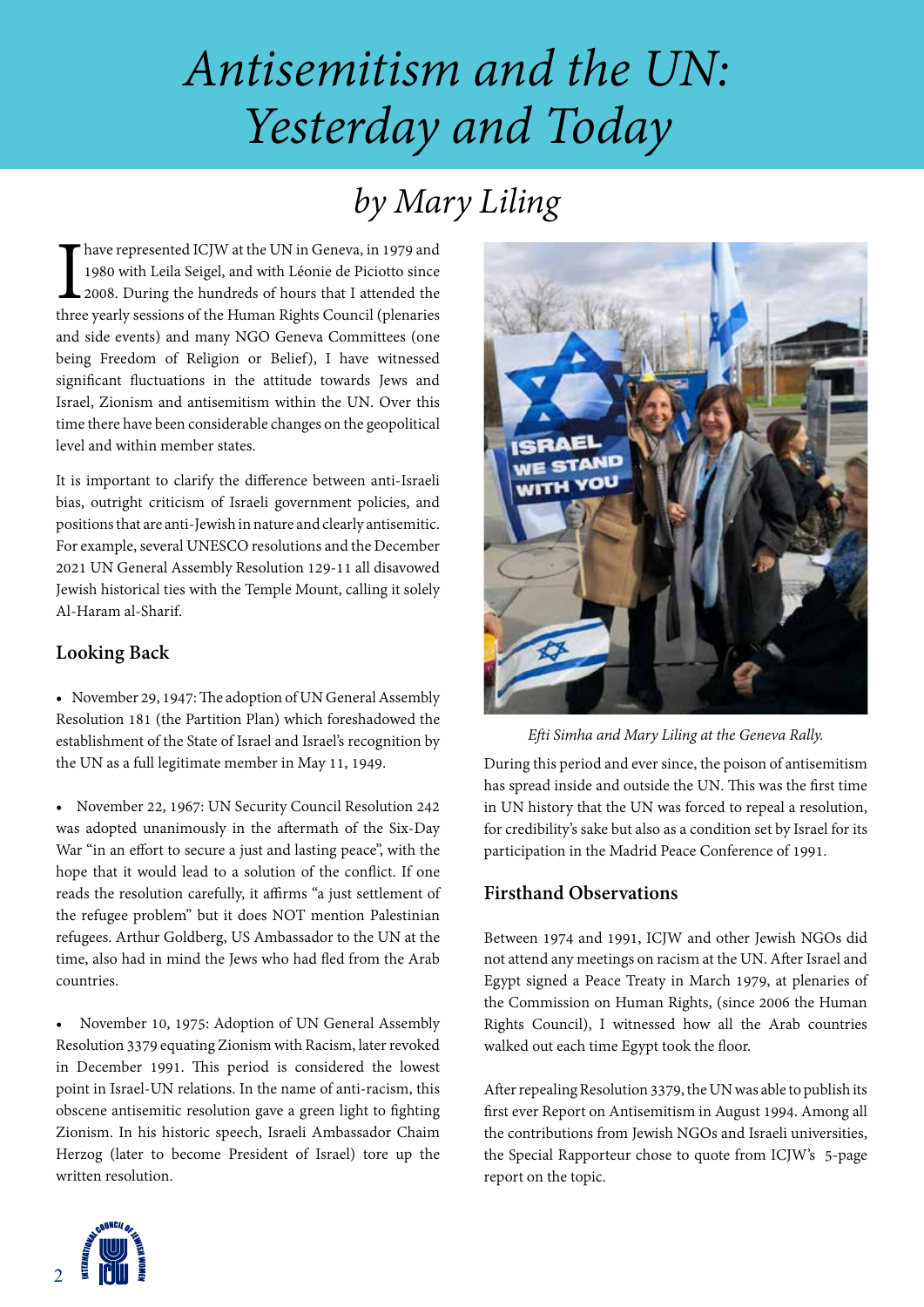# *Antisemitism and the UN: Yesterday and Today*



*Rally for Equal Rights in front of the UN Palais des Nations in Geneva in March 2019.* 

#### **Firsthand Observations contd.**

In 2008, I was surprised to see positive developments: Israel being called by its name, instead of the "Zionist entity", Arab delegates calling for a "two-state solution", and East Jerusalem being claimed as the capital of Palestine instead of "Jerusalem, the eternal capital of the Palestinian people".

Year after year, ICJW's representatives have reported on the harsh and sometimes absurd anti-Israel resolutions adopted at the Human Rights Council. Repeatedly we've emphasized that Item 7 ("Human rights situation in Palestine and other occupied Arab Territories") is a permanent agenda item and the ONLY "stand alone" country item that singles out Israel.

To quote Abba Eban "Every anti-Israel resolution enjoys an automatic majority". This was true in the past with automatic votes from the Communist Bloc, and today's 57 country votes from the Organization of Islamic Cooperation. It is still a nowin situation.

#### **Positive Trends**

In recent years we have seen several positive trends. For example, the 2019 Report on Antisemitism by Ahmed Shaheed, UN Special Rapporteur of Freedom of Religion or Belief, who regularly consults our Geneva NGO FORB Committee. In his historic report, he urges states to adopt a human rights approach to combatting antisemitism, which he describes as "the canary in the coal mine" of global hatred.

Since 2022, the United States is back on the Human Rights Council. More countries are abstaining and some are voting against anti-Israel resolutions, although they are still passed by a majority. The Abraham Accords led to an unprecedented resolution at the HRC session in September 2021 on "The Role of Women in Peace and Security", presented jointly by Israel, Bahrain, the UAE and Morocco.

This article was written with the hope that the UN will live up to its own high standards in the future in its treatment of Israel.

*Mary Liling is a Life Member of ICJW and represents us at the United Nations in Geneva, and formerly at the Council of Europe in Strasbourg from 2000 - 2017.* 

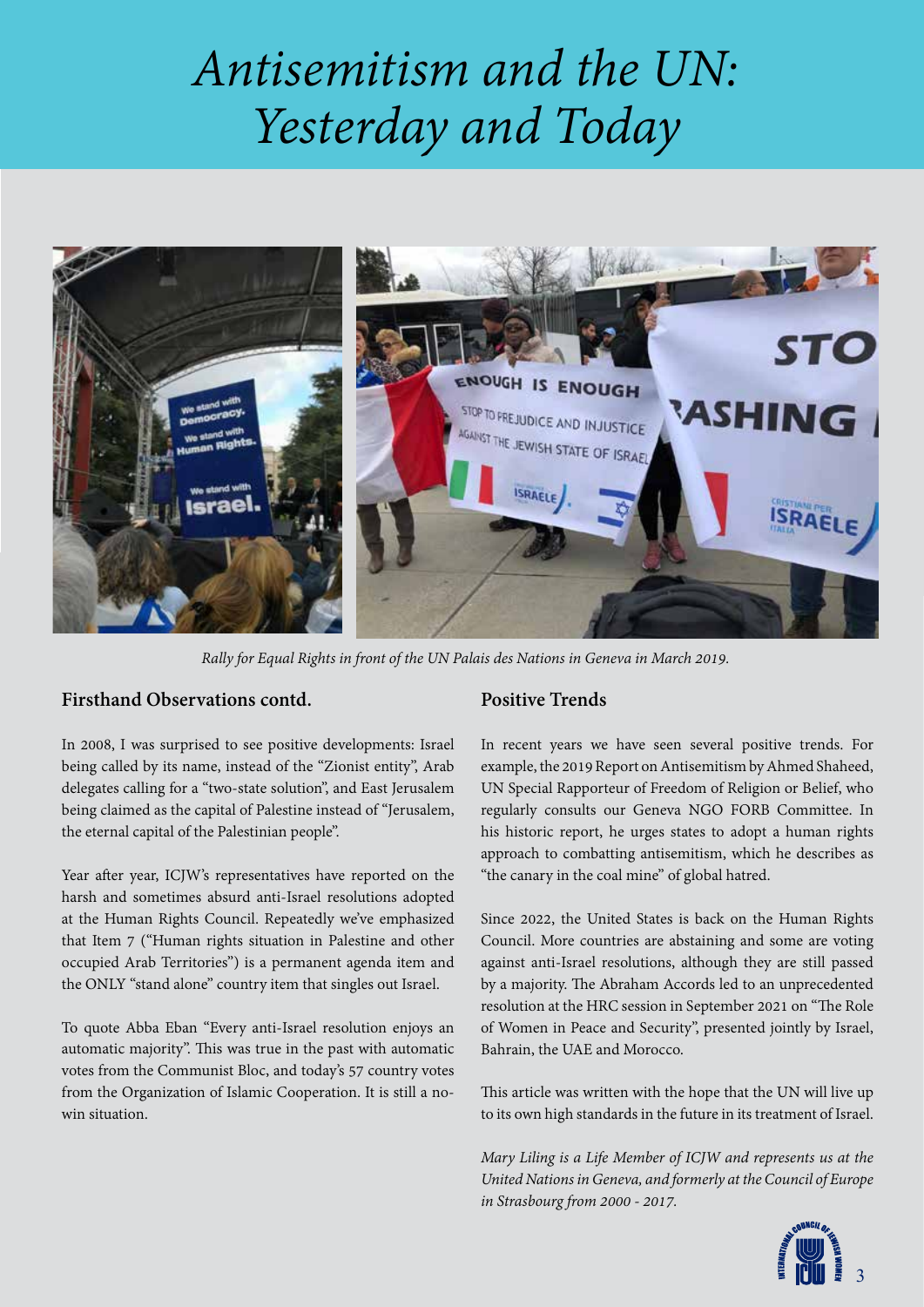# *Antisemitism at the UN: Fighting back from Inside and Outside*

### *by Dr. Joan Lurie*

The United Nations is obsessed with Israel and has been since the Partition vote in 1947, when the Arab states refused the Partition and attacked the with Israel and has been since the Partition vote in 1947, when the Arab infant state. Since then, all attempts to find a peaceful solution have been rejected, with the UN's support for the Palestinians increasing as its condemnation of Israel and the Jews has become more vehement.

I have been at the UN representing ICJW since 2007, and I have seen how the obsession with Israel has grown more negative

and more intense, while the scope and scale of the UN organizations dedicated solely to Palestinian causes have grown exponentially during this period.

#### **Anti-Zionism and Antisemitism**

UN Secretary General António Guterres has characterized attempts to delegitimize the right of Israel to exist as a manifestation of antisemitism. Constructive criticism of Israel's government is clearly not antisemitism. However, declarations by Palestinians of their "right of return" to all the land "from the river to the sea", and threats to drive the Jewish population into the sea, are very definitely antisemitism. The constant vilification of Israel and the Jewish people at the UN creates a pervasive background of endemic antisemitism, against which attacks on Israel and Jews are made with impunity. Here are some examples:

• Iran declares almost daily that it will obliterate the State of Israel, and no one seems to object. If antisemitism were not so pervasive, perhaps prominent people and news outlets would condemn a UN member state for constantly preaching the destruction of another member. Today, vilification of Israel is so "acceptable" that Iran gets a pass.

• The latest example of disproportionate focus on Israel is the unprecedented "open-ended Commission of Inquiry into systematic abuses in Israel and the Palestinian territories". This has been described as the most hostile anti-Israel "inquiry" in UN history, headed by the former UN High Commissioner for Human Rights, Navi Pillay, known for her direct involvement in the infamous Goldstone Report. This inquiry targets only Israel.



• The UN celebrates November 29 as the International Day of Solidarity with the Palestinian People and has built an enormous apparatus in support of the Palestinians. UNRWA is the largest single UN agency with 28,000 employees. They play a prominent role in the Palestinian apparatus and prevent peace by vilifying everything Israeli and Jewish in their schools and summer camps. They deprive Palestinian children of the education which would enable them to get good

jobs and become useful citizens of a modern state. Other examples include the Committee on the Exercise of the Inalienable Rights of the Palestinian People, and the Division of Palestinian Rights.

• Since 2006, the Human Rights Council has condemned Israel more times than the rest of the world combined. Israel is the only country which has its own agenda item at the HRC. The world's most egregious human rights violators are given a pass; many are even members of the Council.

• There are annual resolutions against Israel in the General Assembly. In 2021, 14 General Assembly resolutions singled out Israel while only five were directed at the rest of the world. These resolutions passed with overwhelming majorities. Hillel Neuer of UN Watch says: "The UN's assault on Israel with a torrent of one-sided resolutions is surreal. Make no mistake: the purpose of the lopsided condemnations is to demonize the Jewish state." Not only are these resolutions absurd, but the UN neglects to mention real atrocities such as Syria's murder of its own citizens or the violence perpetrated by Hamas.

#### **Is Anyone Fighting Back?**

We are happy to report that there are people and organizations both inside and outside the UN working to expose and challenge this blatant and widespread antisemitism.

• UN Watch is a powerful voice fighting back, including leading the fight against the UN's new anti-Israel Commission of Inquiry at the Human Rights Council in Geneva. The Commission has invited submissions relevant to its mandate and we need to ensure alternative voices reach

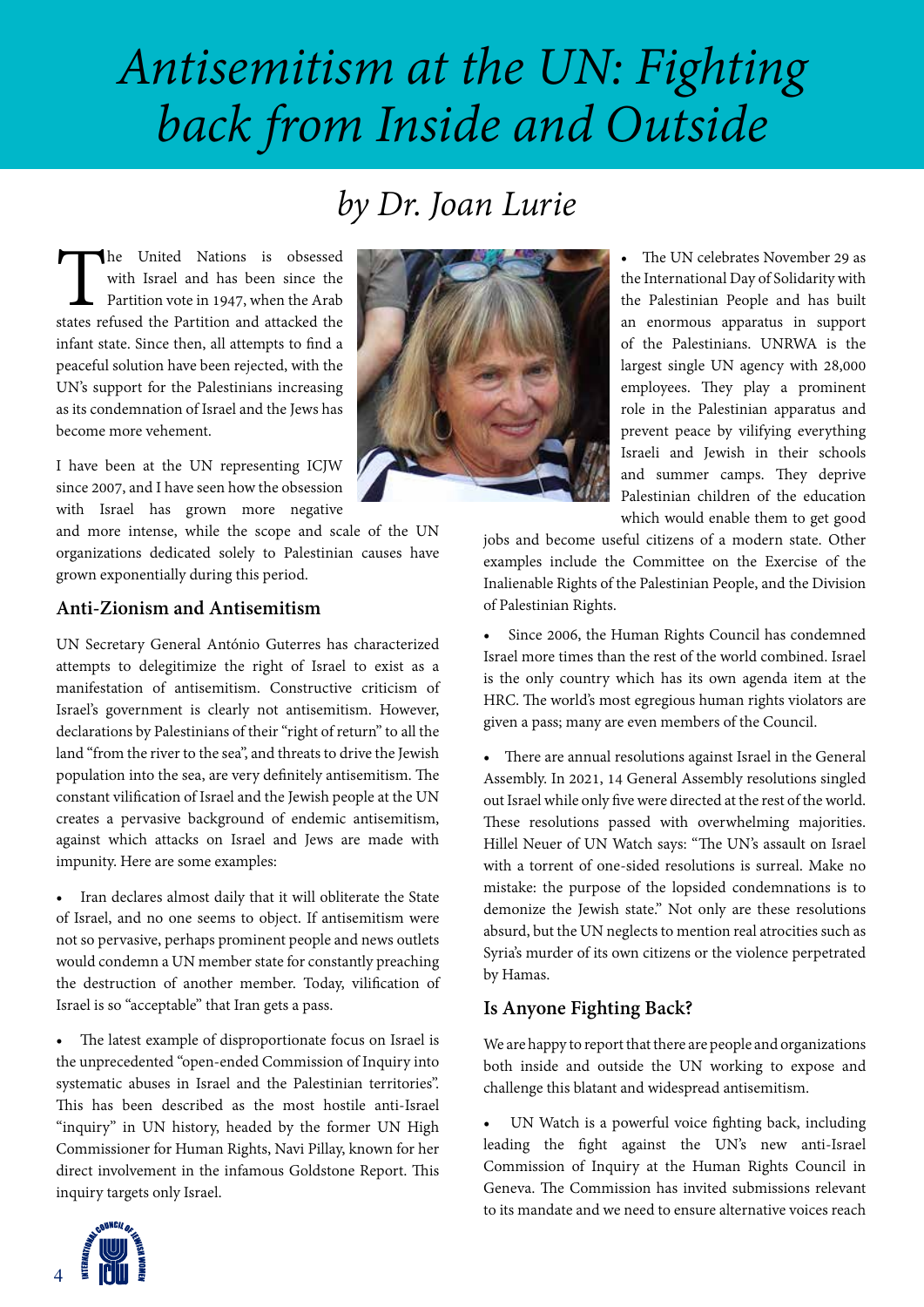

*Representatives of Jewish NGOs at the UN in New York protest against UNRWA in November 2021 (l to r): Lilian Bosboom, Judy Mintz, Sandy Koppel and friend, Renee Albert, Gloria Neimark and Joan Lurie.* 

the court of public opinion. This is a rare opportunity for all those committed to combating modern antisemitism to get involved – please contact me for details.

The American Jewish International Relations Institute (AJIRI)'s mission is to change votes against Israel at the UN, where many like-minded countries support absurd, lopsided votes against Israel despite being otherwise supportive of the Jewish State.

• ICJW's "UNRWA: Stop Teaching Hate" campaign, together with David Bedein of "Israel Behind the News" and other campaigners, has repeatedly called out the damage being done by UNRWA's schools and summer camps.

• Occasionally a very rare UN official has the courage to speak out. Dr. Ahmed Shaheed, Special Rapporteur on Religion and Belief, stated in his 2019 report that the UN must counter the antisemitism which is "toxic to democracy".

• In 2005, January 27 was established as International Holocaust Remembrance Day. The UN Holocaust Outreach Program distributes information in many languages, actively refuting Holocaust denial, a pernicious form of antisemitism.

Those of us who represent Jewish organizations at the UN work hard to make people aware of their appalling treatment of Israel, because if it is not exposed it will not stop. Our most important mission, especially in the light of rising antisemitism everywhere, is to raise awareness of what is happening at the UN, and to campaign for governments around the world to challenge it whenever they can.

*Dr. Joan Lurie (drjoan@gmail.com) is one of a team of women who represent ICJW at the United Nations in New York City. She also leads the "UNRWA: Stop Teaching Hate" campaign together with representatives of other Jewish NGOs.* 

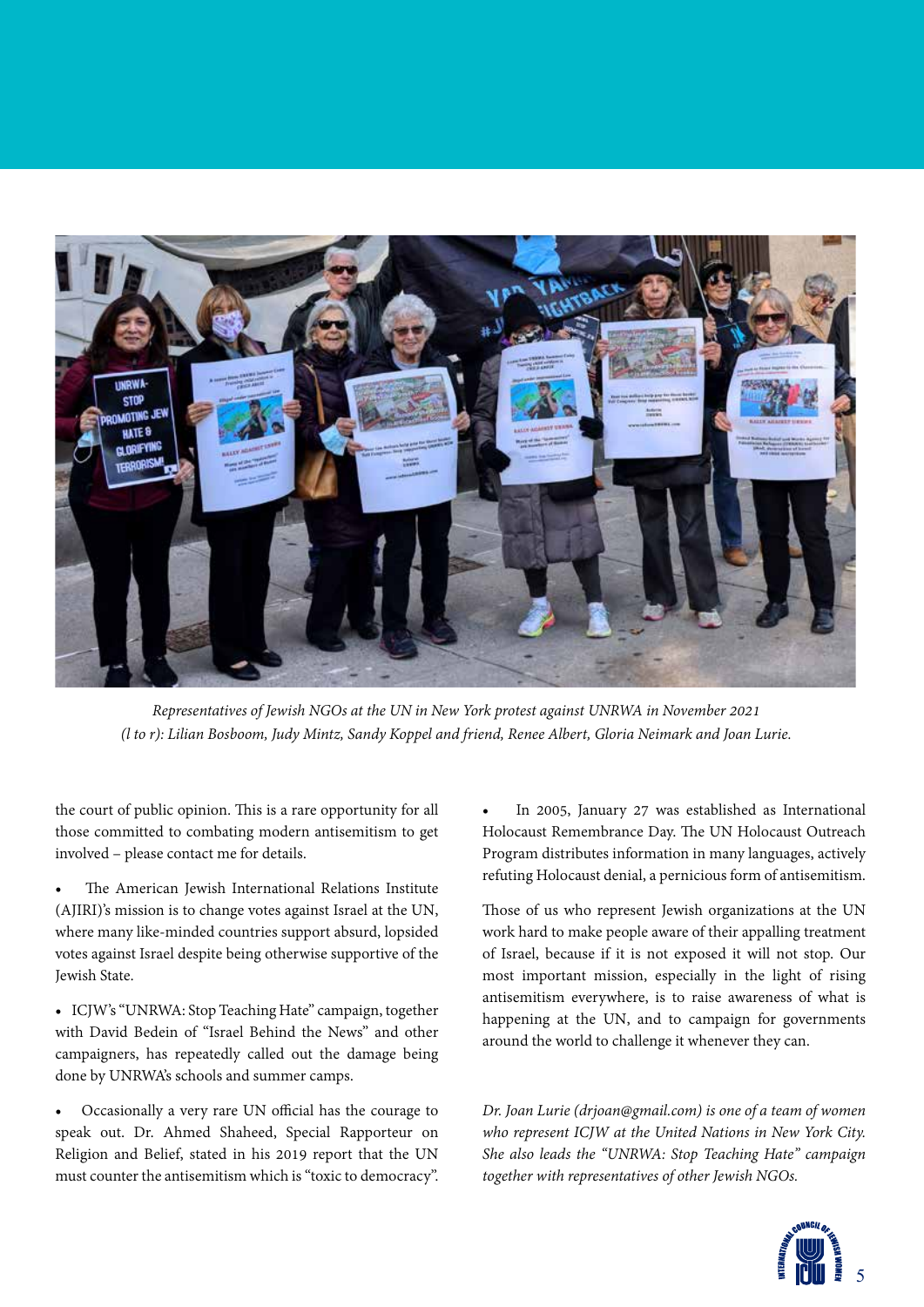# *It Started in Durban*

## *by Bev Goldman*

**M** any people see the September 2001<br>
UN World Conference against<br>
point of the explosion of antisemitism in South UN World Conference against Racism in Durban as the starting Africa and around the world - the spark that ignited the BDS movement.

Michael Kransdorff, a young South African student activist who was present at the Conference, shared some of his recollections with me. They left me wondering how this could have happened at a major anti-racism conference, held under the auspices of the most

powerful human rights organisation in the world, and hosted by a country supposed to be the paragon of non-racism?

### **The New Rainbow Nation**

After decades of dwindling numbers, economic and cultural isolation, and alienation under apartheid, the new South Africa in 2001 offered hope of revival. Jews were making beneficial contributions to building the "Rainbow Nation". After an official visit to Israel, former President Nelson Mandela had publicly defended the Jewish state's right to live within secure borders.

### **A Festival of Hate**

Michael told me how he and his fellow university students arrived in Durban to a well organised and funded "festival of hate" targeting Jews and the Jewish state. "Thousands of







people from around the world were wearing t-shirts branding Israel as "the last bastion of apartheid". Leaflets unashamedly declared that the world would be a better place if Hitler had won the war and solved the Jewish question. The notorious antisemitic forgery, the "Protocols of the Elders of Zion", was openly on sale, and posters showing hook-nosed Jews controlling the world stared down on us. Jewish delegates were harassed and even the official conference panel on antisemitism was disrupted by anti-Jewish protestors, who claimed we were the real

antisemites and shouldn't be given a forum to express our 'racist' views."



"Faced with this avalanche of hate, we, the Jewish student delegation, decided to fight back. We thought that, with most of the world's media present, this could be an opportunity to debunk the big lie that the conference sought to perpetuate about Jews, and to expose the true face of our detractors. We printed and distributed thousands of t-shirts with a prominent blue Magen David calling on people to "Fight Racism not Jews!", and we created pamphlets and posters.

"The climax of our campaign was a peace rally where, in a gesture of reconciliation, we even attempted to hand out flowers to our opponents. Again, we were met with the most vile antisemitic abuse, in full view of the press. Images of a handful of Jewish students, singing peace songs, being attacked by a large angry keffiyeh-wearing mob at an antiracism conference, were broadcast on every major TV news channel and appeared in hundreds of newspapers around the globe."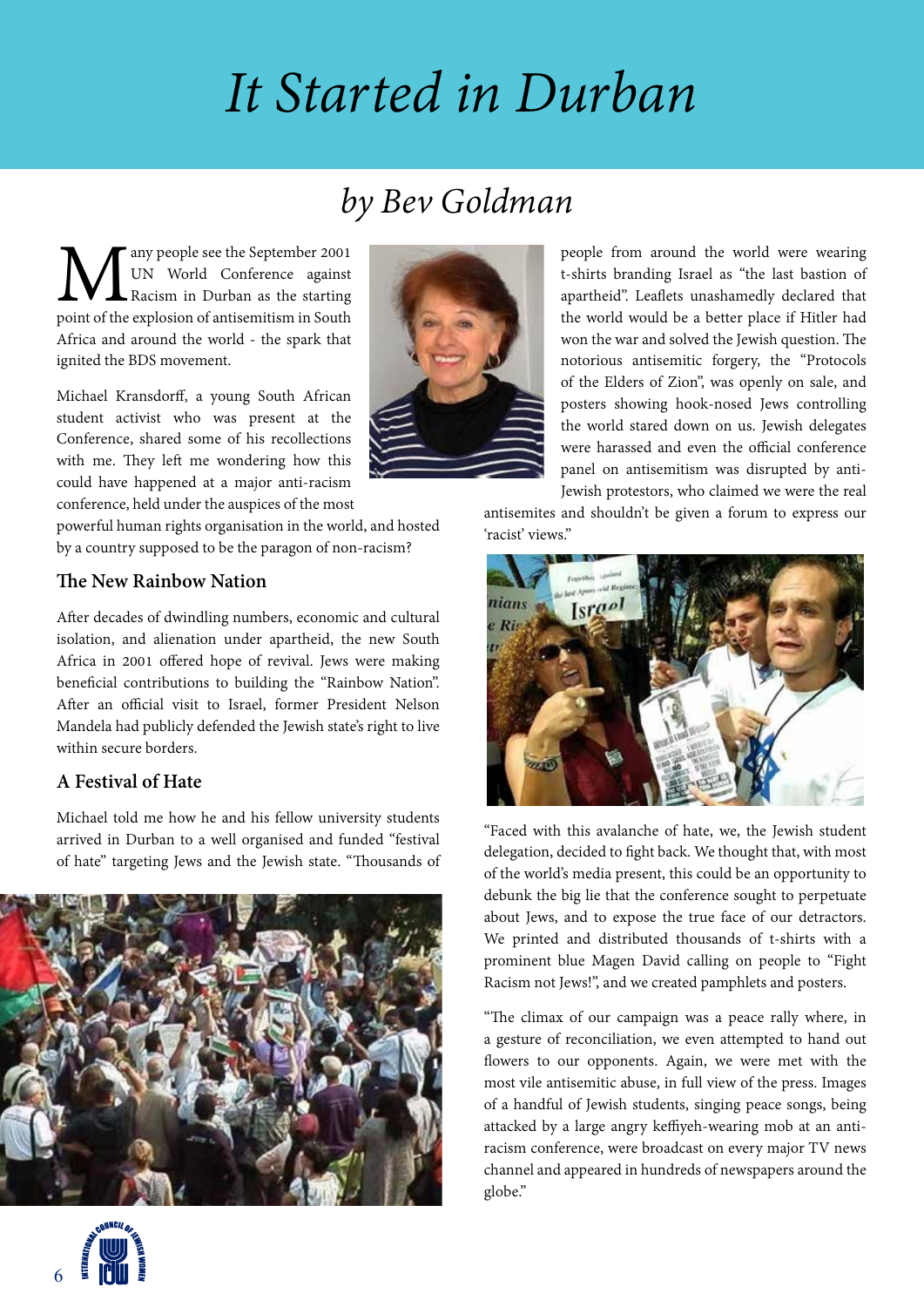#### **The Aftermath of Durban**

The hatred expressed at Durban was the harbinger of what was to come. Anti-Israel campaigners started using international forums like Durban to promote their Boycott Divestment and Sanctions (BDS) campaign. Locally, the "new" South Africa became an increasingly hostile political environment for Zionism.'

The high-profile NGO Forum held in Durban alongside the UN Conference is considered the birthplace of the "Israel apartheid"

campaign. It also spawned the BDS movement, which today holds sway on campuses and in civil society around the world. According to Dan Diker from the Jerusalem Center for Public Affairs: "The Forum provided the seed and the poisonous root of what would become the BDS movement, an overtly antisemitic movement."

In September 2001, the UN adopted what they call "the international community's blueprint for action to fight racism", known as the Durban Declaration and Programme of Action. In 2011 and 2021, the United States and many other countries refused to participate in anniversary events to celebrate the Durban Conference and the Durban Declaration, because it unfairly and unacceptably singled out Israel.

#### **20 Years After Durban**

Michael acknowledges that not all the fallout from Durban has been negative. "For the Jewish world, it spurred widespread Jewish activism in support of Israel, and investment in educating a new generation of leaders to publicly promote Jewish interests in a more hostile world. Moreover, it necessitated the building of new alliances and reengagement with neglected friends."

Israel today has established very strong relations with emerging powers like India. She was recently granted Observer status at the African Union, despite efforts by the



South African government to condemn Israel as "the worst proponent of apartheid in the world".

Israel's enemies at the Durban Conference tried everything they could to demonise, isolate and ultimately eradicate the Jewish State. Now, 20 years later, Israel is stronger than ever. She thrives as the only democratic state in the Middle East; she boasts an enviably strong currency; she has made exceptionally innovative technological advances in medicine, agriculture, cyber-security, environment and water management; and she shares her expertise with innumerable countries and communities around the world.

South Africa stands almost alone on the African continent, harbouring an implacable hatred of Israel and condemning it unceasingly as an apartheid state. Regardless of the relationships Israel has built with many other African countries, the government continues to display hostility and opposition, refusing to use Israeli technology to improve the lives of its own citizens. However, in the immortal words of Martin Luther King: "We shall overcome!"

*Bev Goldman is National President of the Union of Jewish Women South Africa and one of the editors of the ICJW Newsletter.*

*(Photos from 2001 Durban Conference courtesy of Michael Kransdorff)*

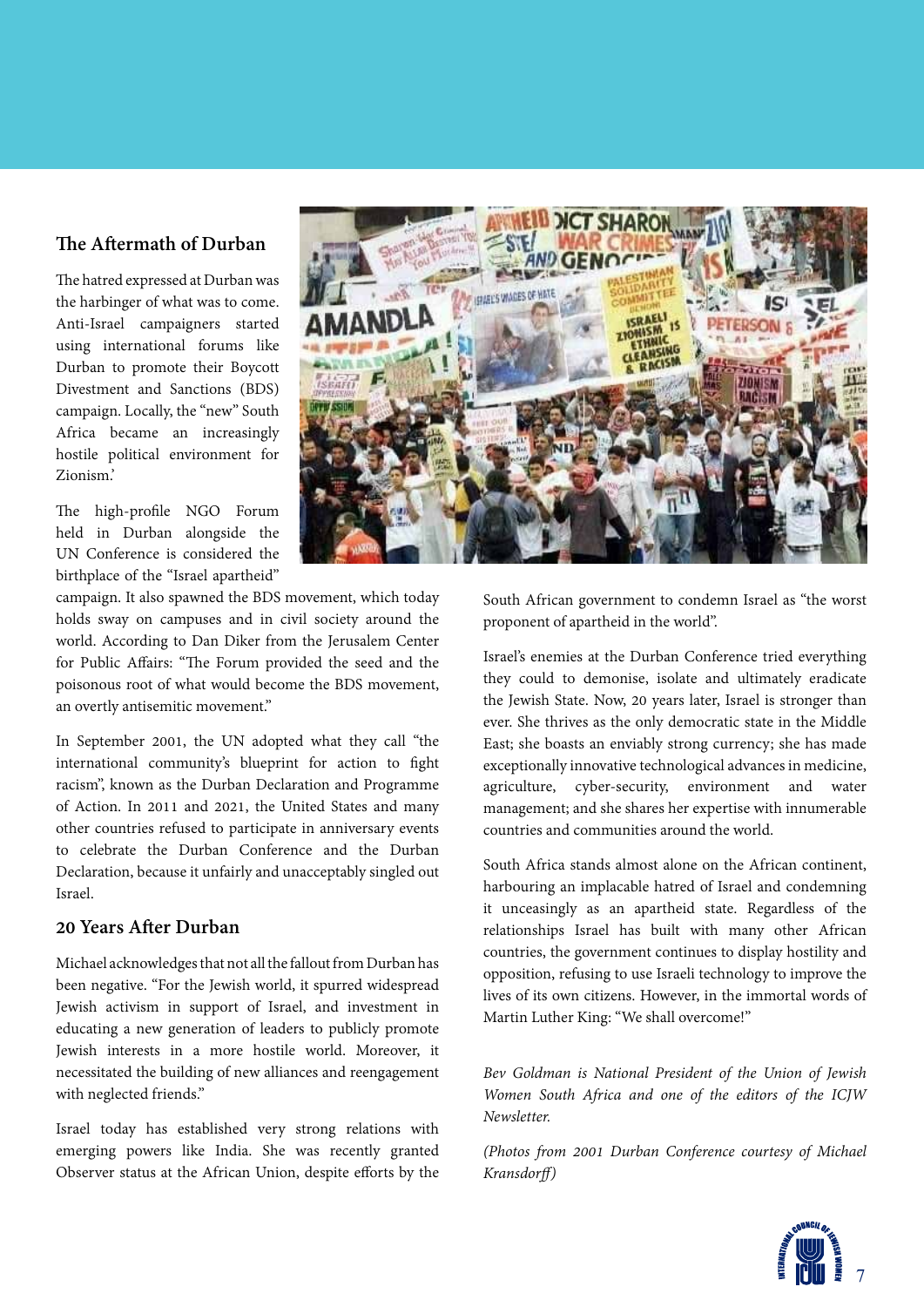# *Contemporary Antisemitism and Ways to Counter It*

## *by Julie Nathan*

**A** round the world, we see Jews<br>
increasingly under attack -<br>
synagogues vandalised, Jewish<br>
students ostracised, Jews beaten up in the increasingly under attack synagogues vandalised, Jewish streets or murdered in their homes, calls for Israel to be destroyed. It has become so pervasive and overwhelming.

What can we do, where to begin? It is good to have a panoramic view of what is occurring across the world. However, to counter antisemitism, we need to break it up into its various components, and develop specific strategies with which to tackle each component.

Every person who so desires can play their role. Everyone has areas of interest, skills and knowledge they can utilise in this campaign. People just need to find where they are best suited and then use their own abilities and skills in that area.

Firstly, let's look at the three main components of the antisemitism machine.

#### **Sources: The Engine**

Today's antisemitism derives from four main sources, each ideologically driven: extremist elements within the political right and political left, and amongst Muslims and Christians. Each of these four sources is composed of various strands of belief, activity and influence.

Left-wing antisemitism tends to dress itself in a cloak of social justice, under an anti-racism mantra; whereas right-wing antisemitism tends to lay itself bare, without any cloak to hide its inherent racism. Within both the Muslim and Christian worlds there are individuals and

least, Jews must be 'put back in their place'.

organisations seeking to harm Jews and/or Israel, often from a supersessionist and supremacist base. For them, at the very



### **Methods Used: The Wheels**

The delivery methods used to express antisemitism can be quite diverse, but are roughly divided between discourse and incidents, i.e. what is said and what is done.

Discourse covers bias and misinformation in mainstream society, and vilification and incitement on the extreme margins of society. It is found in politics, the media, universities, social clubs and elsewhere. It proliferates on

the internet and social media – communication channels used by governments and corporations, media and academics, groups and individuals. With the tap of fingers on a keyboard, hate is spread instantaneously across the globe.



Attacks against Jews do not come out of nowhere. They are built upon foundations of hate, often centuries in the making, and inspired by antisemitic discourse; from libels and teachings of contempt, creating an atmosphere that poisons how Jews are perceived, through

to overt propaganda that demonises Jews. This leads to attacks on Jews, ranging from verbal abuse on the streets to mass shootings. The methods used to attack Jews, whether through discourse or incidents, are as much a legal and police issue as a political or social issue.

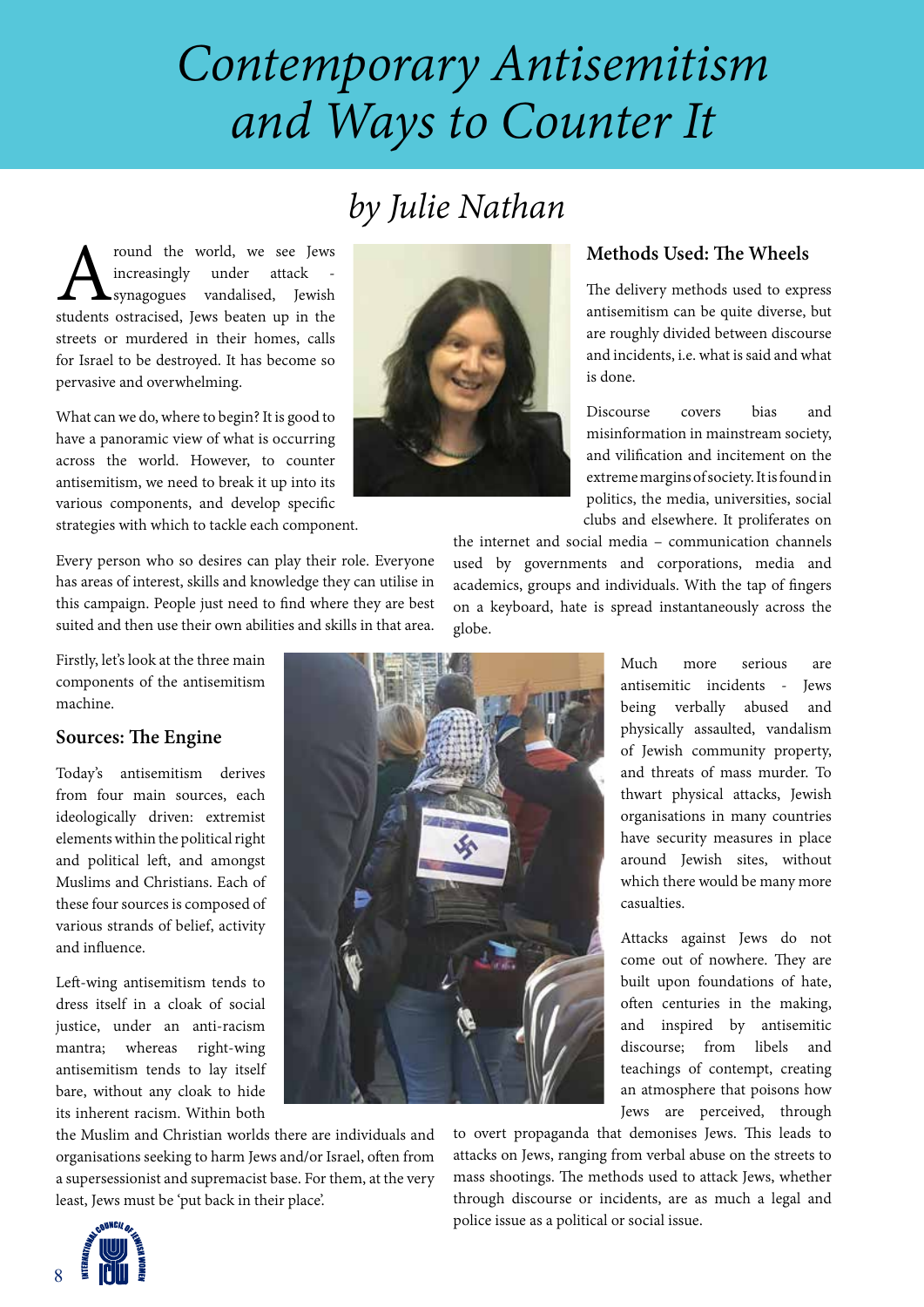#### **Power Structures: The Fuel**

In any given society, the power structures and those with influence have the ability to increase or decrease the levels and intensity of antisemitism. There are also international power structures such as the United Nations, the European Union, the Organisation of Islamic Cooperation, that act as a major source of anti-Zionism, by targeting Israel for unfair and discriminatory treatment, with a hugely unbalanced focus on the Jewish state. In addition, dozens of NGOs such as the BDS movement, operate internationally; their anti-Zionism intensifies the demonisation of Jews.

It is these institutions, through the

authority they hold, that draw the line between what is acceptable or unacceptable behaviour towards the Jewish people and the Jewish state.

#### **How Can We Counter Antisemitism?**

The following are some ideas for where you may like to focus your attention:

- Joining a political party or engaging in interfaith dialogue and working from within.
- Monitoring social media, to report the haters and to campaign for more accountability from platform providers.
- Holding mainstream media to standards of honesty, accuracy and balanced reporting.
- Campaigning for law reform to outlaw vilification and incitement to violence.
- Ensuring that universities are places of robust learning but not discrimination against Jewish students.

If we each choose one particular area and focus on countering antisemitism there, then it all contributes to the campaign.



Wherever you are, in your country and in your life, and whatever your particular interests and expertise (eg. law, media, social media, your local environmental or women's group), choose where you are most suited and feel most comfortable, and work from there. Seek comrades and allies, and do what you can, whenever you can.

We are not alone. We are not incapable. There are many people who provide excellent role models in countering antisemitism. There is plenty of scope to find where one can contribute to countering antisemitism, and defending Jews against hatred. In summary – get involved, educate others, demand accountability, expose hate, report incidents, and let's fight this plague together!

*Julie Nathan is the Chair of the Antisemitism and Racism Committee of the International Council of Jewish Women (ICJW). She is the Research Director at the Executive Council of Australian Jewry (ECAJ) and author of the annual ECAJ Report on Antisemitism in Australia.*

*(Images courtesy of StandWithUs.com)*

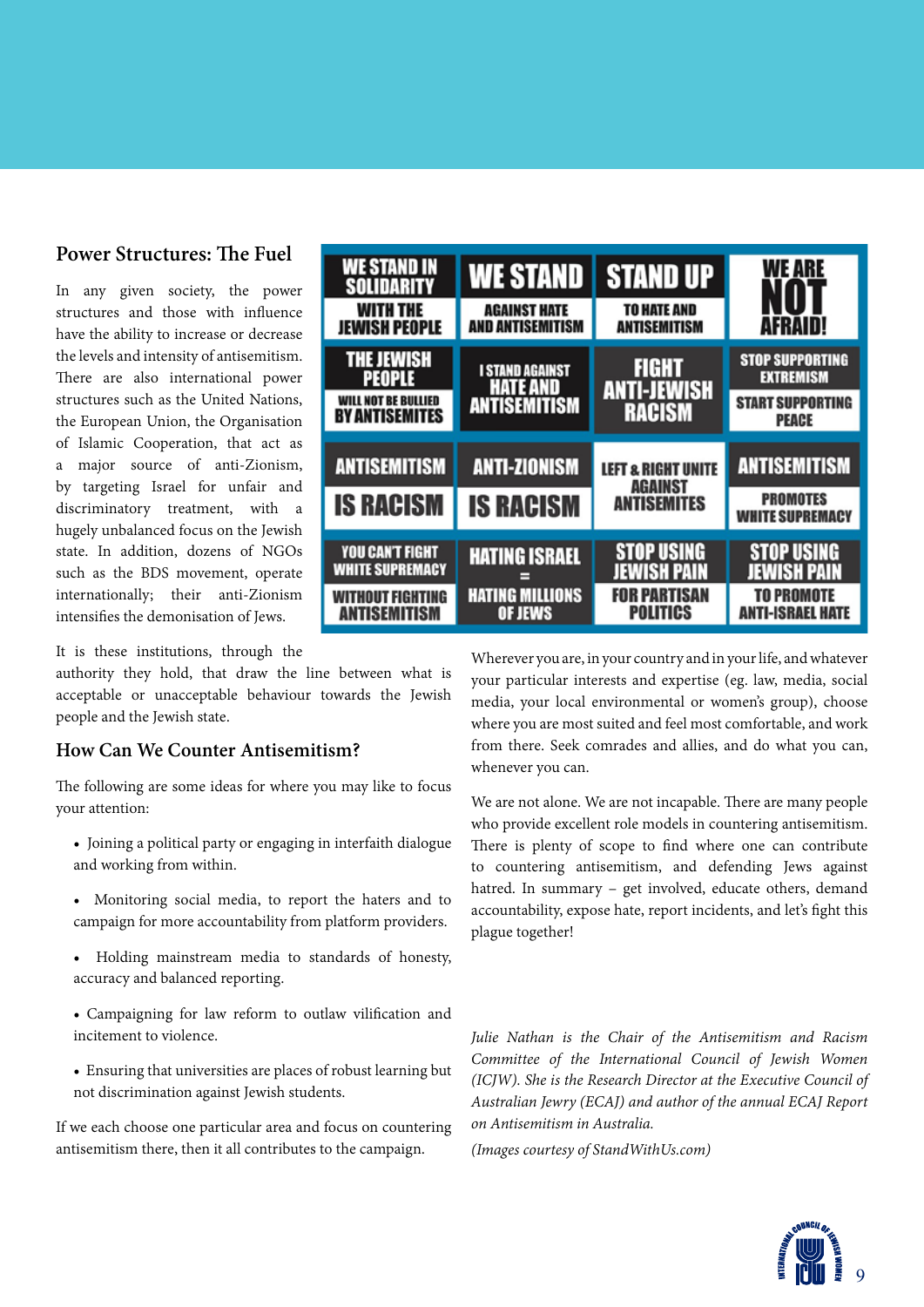# *The Digitization of Antisemitism*

### *by Lilian Bosboom*

There has been an alarming<br>
increase in online antisemitic<br>
incidents across the globe as<br>
social media posts cross international increase in online antisemitic incidents across the globe as borders. It is a sad fact that most governments do not regulate them.

Several social media companies have been unable to take effective action against antisemitic posts or to fully address this threatening trend. As a result, hate speech and incitement have been spreading across the internet. A new report from the Center to Counter Digital Hate (CCDH)



found that Facebook and Twitter took no action to remove 84% of antisemitic posts.

The "digitization of antisemitism" is an expression first revealed in the 2020 report "The State of Antisemitism in America" by the American Jewish Committee (AJC).



My personal involvement goes back to 2014, during the 'Protective Edge' Israel-Gaza war, when the media disproportionately held Israel solely responsible for the war without telling the full story. As president of Liga Brazil, I became very involved posting on Facebook and also created a blog entitled "Time 4 Peace". A young graduate in Diplomacy and Government Studies from IDC Herzliya, who today is the Executive Director of "Stand with Us" in Brazil, came to my rescue. This was when I learned about his work in Hasbara (explaining in Hebrew). Based on his knowledge from serving in the IDF, he created a communication strategy

focused on educating non-Jews about the war. We visited almost two dozen colleges and non-Jewish religious institutions around Brazil to spread our message and announced every event on social media.

In the constantly evolving digital world, exploiters of hate are making use of the newest communications technologies to threaten Jews and others. Technology has become a misinformation tool to incite violence with an army of "bots" and unending fake news.

The use of algorithms by social media giants delivers these stories to like-minded groups, feeding them even more of the same disinformation. Even if we had an army of activists, it would not be enough to fight this wave of digital antisemitism.

The AJC tells us that online antisemitism is not only a threat to Jews, but also a threat to the very fabric of democratic societies. The impact of the hate that Jews are experiencing online mirrors our experience with more traditional forms of antisemitism. In a recent survey, the AJC found that 24% of those who are active on social media avoid posting content that may identify them as Jewish.

Holly Huffnagle, AJC's Director for Combating Online Antisemitism says: "Major tech companies' business models rely on increased engagement and, as we know, lies, fear, and anger generate the most engagement. After all, lies spread six times faster than truth."

Two years ago, she told the Inter-parliamentary Task Force on Online Antisemitism: "We all need to send the message that antisemitism in any form is unacceptable on or offline." To help change this factual reality she suggests the following:

• Follow a universal standard of what antisemitism is. Platforms should map the IHRA Working Definition of Antisemitism onto their policies.

• Demand transparency. Tech platforms should be transparent in the drafting of policies, algorithms, and

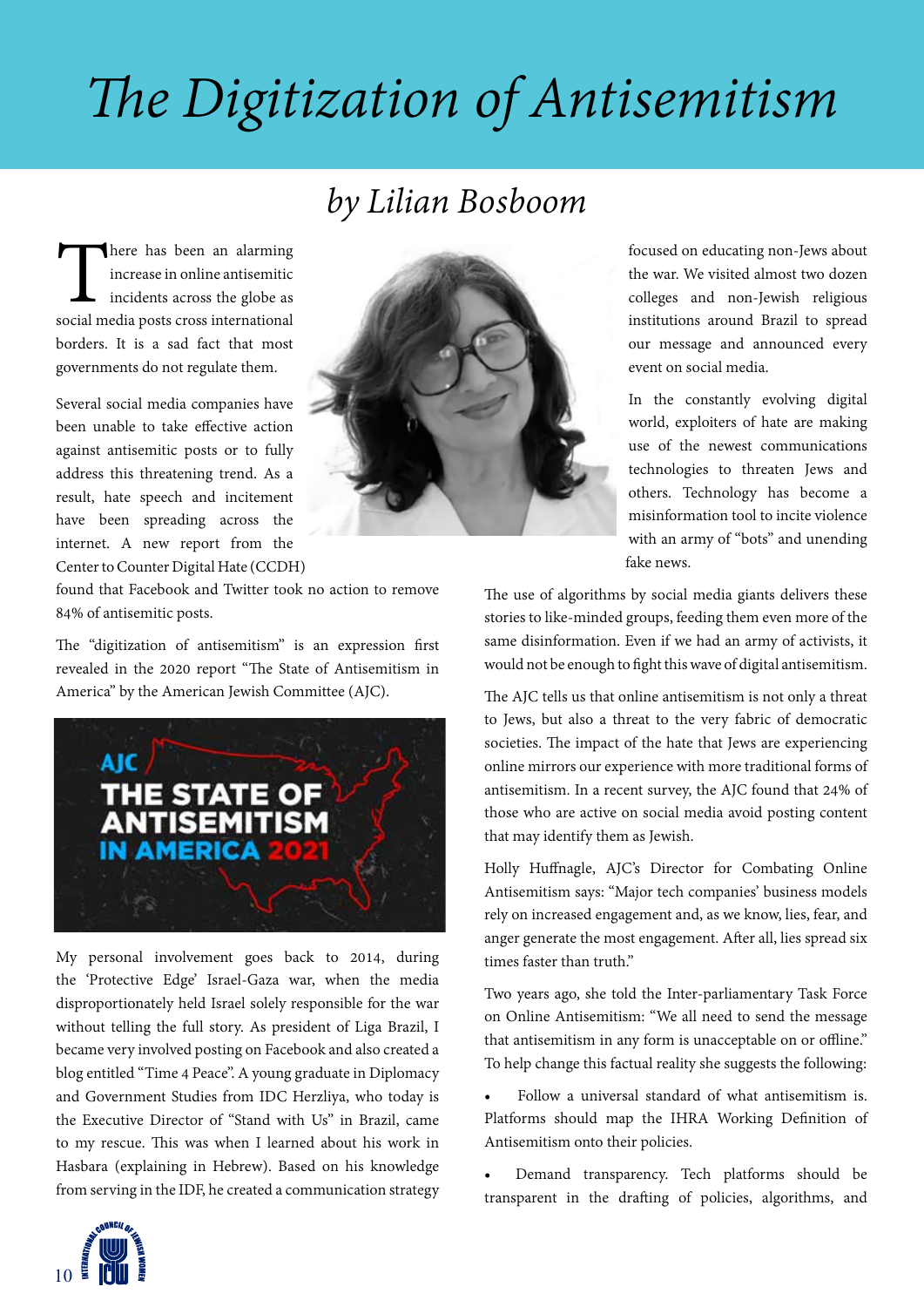

moderation systems and abide by a set of core principles that will earn public trust.

Establish an interparliamentary system to gather and share new data quickly. The task force should convene an international group of data scientists, tech experts and scholars who can research and assess various platforms' algorithms.

• Focus on non-mainstream platforms. Today antisemitic radicalization is more prevalent on fringe platforms.

As New York Attorney-General Letitia James said: "Freedom of speech must never be confused with freedom to incite violence and hatred."

The ICJW opened its Facebook page and Twitter account in February 2018. As an international NGO, we can mobilize our 33 affiliates to create a task force to address hate and intolerance on the internet. Platforms might change but social media is here to stay. We can't shy away from it. ICJW

needs to act globally and locally through education, advocacy and orchestrate both short-term and long-term responses to antisemitic incidents.

#### **Here are some ideas:**

• Creating a Social Media Task Force to serve as volunteers for protecting all minority groups from online hate.





• Raising awareness about antisemitism by investing in a paid campaign on social media platforms.

• Being inclusive, advocating for other minorities affected by hate speech and joining forces with other groups that fight racial discrimination.

• Writing frequently to our parliaments and legislatures, lobbying them to hold social media platforms, including Twitter, TikTok, Facebook, and Google, to account.

ICJW's presence on social media is relatively modest and new, but on-line activism is real and has the potential to be constructive and educational. Every affiliate can easily contribute by sharing ICJW content on antisemitism. We can respond more quickly to many crises because representation in 33 different countries is a powerful tool. By engaging our members, we can promote global initiatives and encourage other young women to become online activists. We have many women working independently but ICJW is a global network that can coordinate a joint strategy and take a bolder stance against digital antisemitism. We can achieve more together!

#### **References:**

https://www.npr.org/2021/08/02/1023819435/antisemiticposts-are-rarely-removed-by-social-media-companies-astudy-finds

https://www.adl.org/blog/one-year-after-ban-holocaustdenial-remains-on-facebook

https://globalnews.ca/news/8029186/global-task-force-antisemitism/

*Lilian Bosboom from ICJW Liga Brazil is ICJW Chair of Communication and PR.*

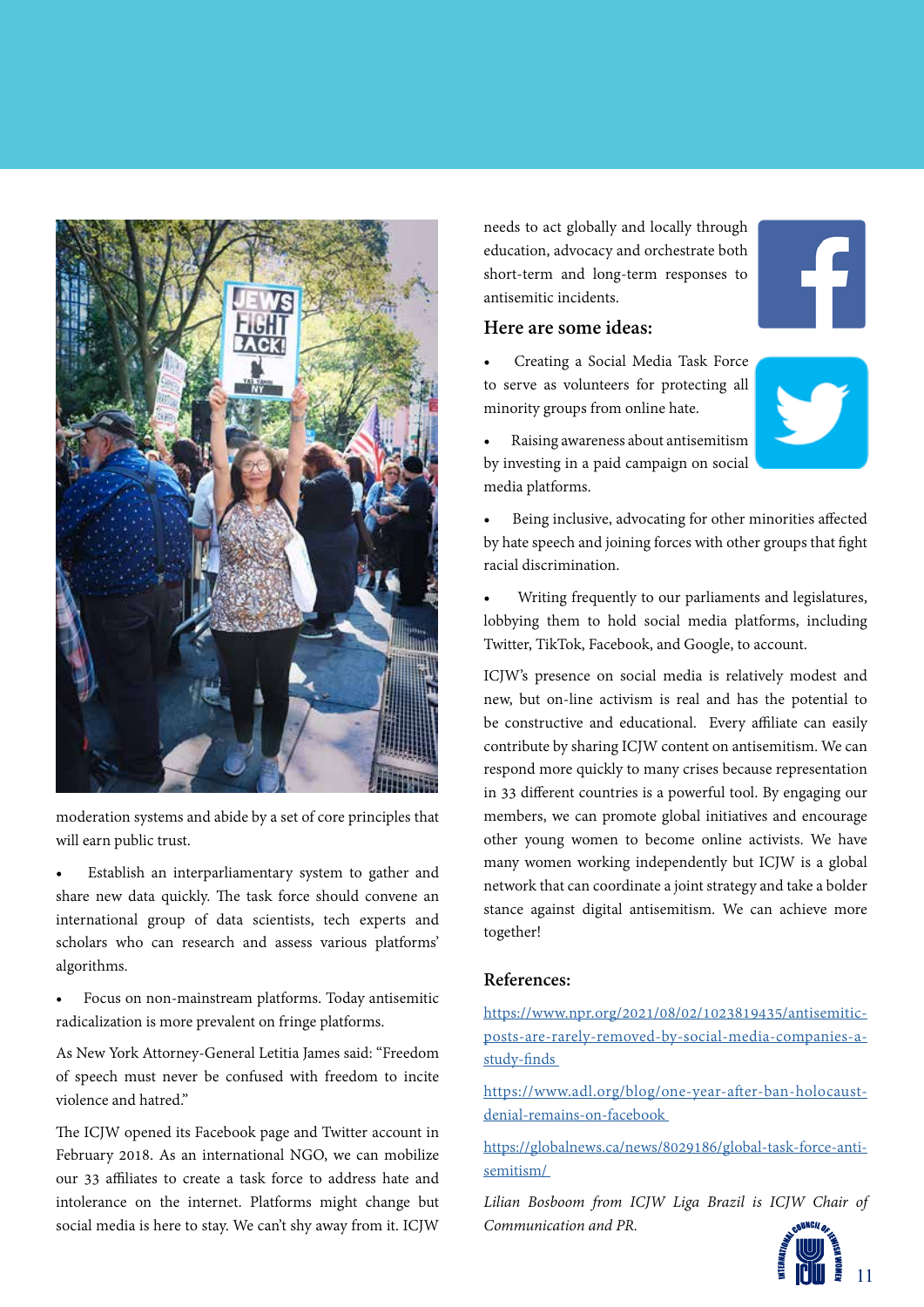# *Bearing Witness*

#### *An interview with Evelyn Askolovitch by her friend Léonie de Picciotto.*

*M y dear friend Evelyn, we have known each other practically forever! Your parents, like mine, young German Jews, had fled Nazi Germany in the mid-1930s and were living in Amsterdam, where we were both born. This was supposedly a safe haven, a neutral country. However, Nazi Germany violated Holland's neutrality in May 1940 and submitted the country to a brutal Occupation.* 

*In the spring of 1943, in the wake of mass arrests of Jewish citizens, we were taken forcefully out of our homes, to be assembled in the Hollandse Schouwburg Theater prior to deportation. With my parents' consent, I was smuggled out of the crèche by the Dutch resistance (an existing crèche, across the street from the Theater, where the Germans "parked" all small children before deportation). I was hidden in the countryside with a caring Dutch family up to May 1945, Holland's liberation. While Evelyn and her parents, like my family, were deported, first to the sinister Camps in Holland, Vught and Westerbork, and from there to Germany, to the Concentration Camp Bergen-Belsen. Our parents had much suffering in common, in various degrees, but luckily survived the ordeal, with you, Evelyn, who just barely made it.*

*This short introduction highlights Evelyn's commitment to tell her story in front of different audiences, but mainly in schools all over France, testifying to the terrifying history of the Second World War, the horrors of the Camps, the willful, organized Crimes against Humanity, the extermination of European Jewry: 6 million men, women, children and babies.:*

*Evelyn, when you stand in front of a school class of teenagers, what is your main message? Illustrating that "Those who ignore history, are doomed to live it again"?*

"I explain to the youngsters that, within a few war years, millions were being murdered, and no one cared… no government intervened! Though realizing fully what was happening to the deported Jewish citizens, the Allies - Canadians, Australians, Americans, the British, the French and others - were focused on ending the war militarily, and to "deal afterwards" with the "Jewish problem". As we all know, "afterwards" was too late. Continental Europe was under powerful Nazi Occupation, and its governments, with very few exceptions, not only obeyed orders but collaborated in deporting their Jewish citizens to the Death Camps.

"I always insist on the fact that my country, Holland, has the worst record of all Western European countries. Between 1942 and 1945, 75% (102,000 men, women and children) of the 140,000 members of the Jewish community, perished in the gas chambers of Auschwitz, Sobibor and Treblinka."





*Your personal story, souvenirs, the very bad and the unusual ones?*

"I tell my personal story, the story of a little girl, 4½ years old, who barely survived the horrors of the war - two years in three different Concentration Camps - for the sole reason that we were Jews! The story of my family, brutally hauled out of our home, and immediately separated for two weeks, me in a creche, my parents in the Schouwburg, before being pushed into a cattle wagon to end up in the first Dutch Concentration Camp, Vught, in the south of Holland. There, for three long months, I was in the children's barracks, separated from my mother and father. All I can remember from these months is illnesses and hunger and such an utmost misery, which I combatted certainly by a will to live - a physician had told my mother that I would not survive the next week – by shutting the door of my mind, my memory.

"I have no recollection of the second Dutch Deportation Camp, Westerbork. However, I do remember the third camp, a Concentration Camp in the north of Germany, Bergen-Belsen. I remember the fear of loneliness, my parents were working during the day, but at night I slept next to my mother on the "ground floor" of 3-story beds. I remember the bombing of the Camp by the Americans - a mistake apparently - and my fear that my parents might have been killed. I remember my 6th birthday with three presents, a piece of bread surrounded by oatmeal and "decorated" with a '6' in oatmeal, and a little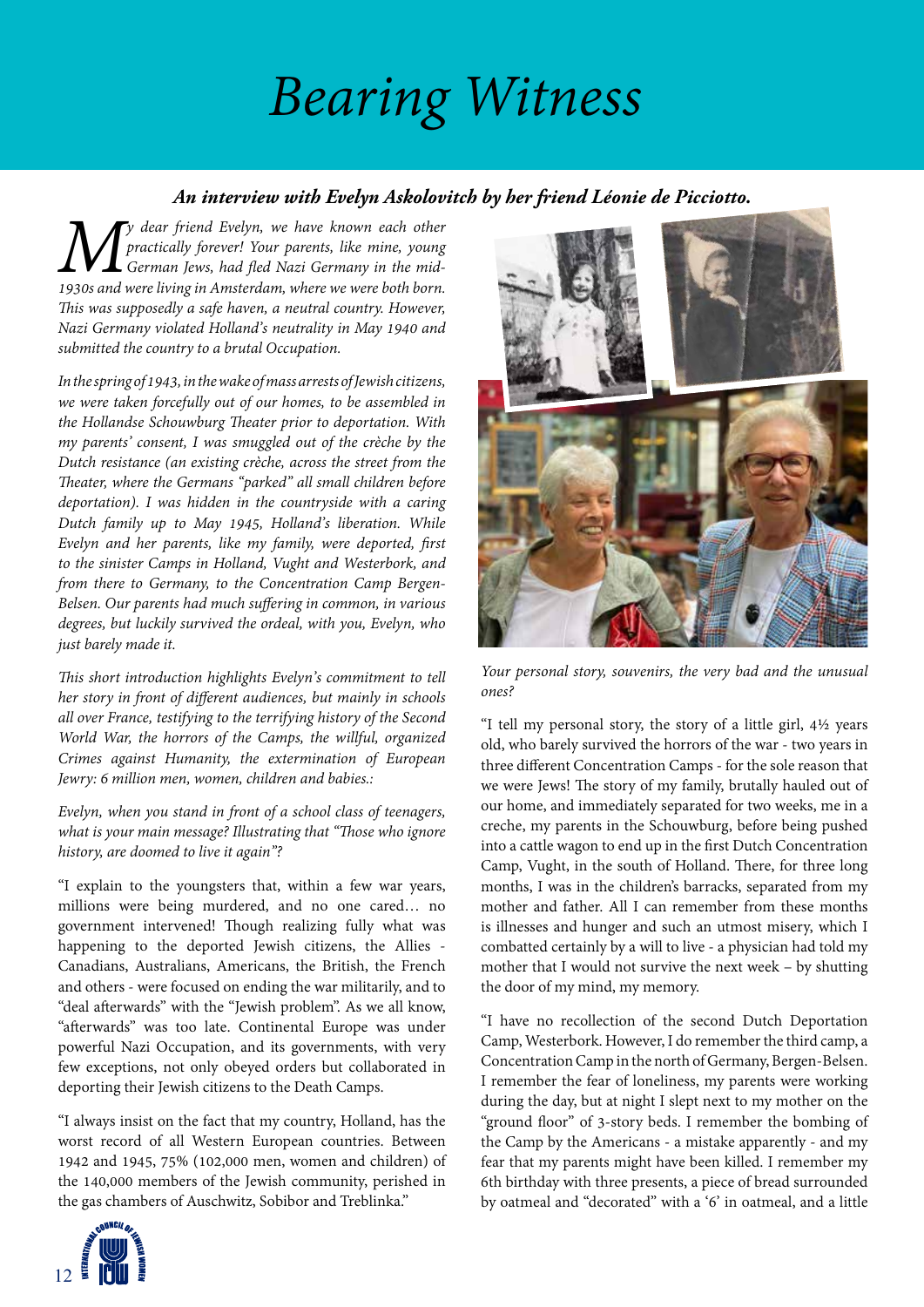wooden bed and a wooden doll made by a man in the Camp.

"I was living in fear that my father would die, he was suffering from the beatings he had undergone. While we were on a list of persons with Latin American passports, scheduled to leave the camp on 21 January 1945, we had to attend the last Appel to prove we were alive and well. My father unable to get up for the Appel, I remember my mother screaming at him. Luckily for all of us, she managed to get him out of his bed and the next day we left the camp on a Red Cross train!! On our way to freedom!

"I remember the arrival at a station near the Swiss border and my father falling in the snow, which haunted me until his death in 1982. I remember going to a class in the Displaced Persons' Camp under the auspices of the UNWRA, the British and Germans, learning to write, read, calculate; slowly returning to childhood."

#### *How did you cope with the trauma?*

"We, the children in Concentration Camps, in a cloud of misery during the Deportation, somehow bounced back: playing again, studying, singing, shouting at the Germans when they left the Camp at the end of the war.

"I think perhaps it is in my genes, that I had the will and wish to live, to be happy, to see the sunny side of the street, to hope for a better world. Having experienced in my childhood real horrors, gives me the strength to see unfolding events in their true perspective. As the saying goes "What does not kill you makes your stronger!" or, better said, it creates a sort of resilience that pervades our lives. Comparing the COVID of today to war-time amounts to ignorance of what war truly is about"

*The "Never Again" as the leitmotiv of your commitment to tell your story, your advocacy? Combatting fake news and negationists?*

"It is not only the "Never Again" that is my aim when I speak to the new generations. When my generation will no longer be around, the historians will take over. That is why, as long as I can, I want to transmit my personal experience, to bear witness for all those who perished. Obviously the "never again" is underlying this effort; in all honesty and humility, I want Humanity to learn from its history, as told by an eyewitness, a Survivor."

#### *In light of the above, just like antisemitism, all forms of hate, exclusion and discrimination need to be eradicated; how do you differentiate between the past and the present?!*

"You ask me a question which is central to my discourse. I always insist that today we are witnessing again terrible wars, awful persecutions. However, I refuse to compare anything of what is happening in the world today to the Shoah, for one simple and unique reason: The Shoah was decided in cold blood, in two hours, at<br>the Wannsee Conference Wannsee Conference on the outskirts of Berlin, in January 1942, by Hitler and Heydrich and their thugs. It was called the "Final Solution to the Jewish Problem"! No Jews were to survive in



Europe and for that purpose all available means should be used: military, chemical, financial and economical, so that all of European Jewry would be wiped out, and Europe would be "Judenrein" - purified of its Jews. It is this aspect, this unprecedented historical fact, that makes the Shoah a standalone phenomenon."

*You were honored twice by the French authorities: You received the Palmes Académiques on 2 September 2017, and you were awarded the Ordre National de la Légion d'Honneur on 2 July 2021. Please tell us about those events.*

 "I have indeed been honored by the French Republic, first in 2017, when I received the highest grade of the Palmes Académiques because of my commitment to tell my story in schools. The Legion d'Honneur, extended to me on 1 January 2021, I actually received it at a ceremony in July, from Dr. Boris Cyrulnik, a neuro-psychiatrist whose research has contributed tremendously to the understanding of how children develop resilience to cope with trauma. He is also a Survivor, a hidden child whose parents were deported and never came back! I was touched and honored!

"This recognition from the French Republic was a revenge. I was not supposed to live, I was supposed to have died in Vught during the Kindertransport, or in Bergen-Belsen, and here I was, surrounded by my wonderful family, my son and daughter, seven grandchildren and one great grandson, and you Léonie, being officially and publicly honored, with the distinction of Chevalier de la Légion d'Honneur!

"I continue going to schools, taking part in a number of projects, such as this interview for ICJW's newsletter! I want to thank you, Léonie, for your well-formulated questions, and Lilian Bosboom, for taking the initiative to include my story in this newsletter on Antisemitism!"

*(Photos courtesy of Evelyn and Léonie)* 

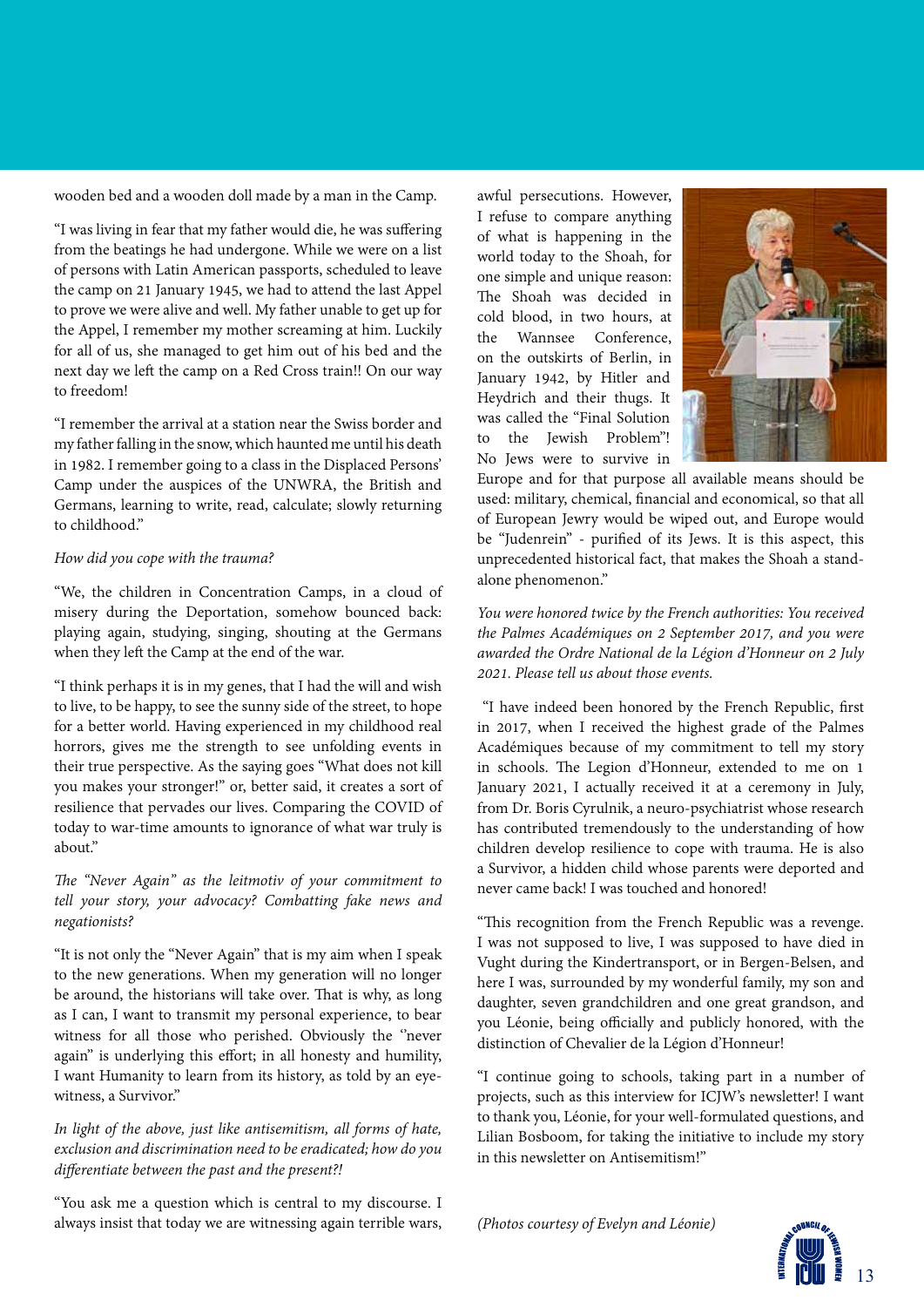## *The Virtual Herczeg Jerusalem Seminar, November 2021*

## *by Gila Oshrat, Chair of the Seminar*

The ICJW Rosita and Esteban de Herzceg Jerusalem Seminar for Jewish Education takes place every four years in Israel and has always been an Herzceg Jerusalem Seminar for Jewish Education takes place every exciting learning experience for all. It is an opportunity to create dialogue and discussion on issues related to gender equality, to strengthen Jewish identity, to provide a toolbox for Jewish leaders in ICJW affiliates, and to strengthen the connections and partnerships between their communities.

The Herzceg Seminar held in November 2021 was different from all previous seminars because it was held in digital format and broadcast via Zoom and YouTube to 35 countries.

The theme of the seminar was: Resilience & Opportunities: Feminine Leadership in Uncertain Times. The issue of feminine leadership has come up on the world agenda again during the Covid-19 pandemic because of the success of many female heads of governments, which sparked a debate as to whether or not feminine leadership has distinct and clear characteristics.

President of the Jewish Communities in Italy; Prof. Zehavit Gross from Bar Ilan University; Fleur Hassan Nahum – Deputy Mayor of Jerusalem, Ronit Lev Ari – Criminologist and Victimologist; Entrepreneur Tal Kaufman; Shelly Keidar from the Jewish Agency; and Shira Ruderman – CEO of the Ruderman Foundation.

The seminar was produced by a team from the Council of Women's Organizations in Israel and ICJW, accompanied by our President Penelope Conway. You can watch the full Seminar on the ICJW YouTube Channel.

Gila Oshrat, the chair of the seminar concluded: "The seminar was a great success, focusing our attention on the important role

of women leaders in taking responsibility. It encouraged us to see every crisis as an opportunity to work together to promote a better world and influence the spread of equality and social justice."

The seminar dealt with issues of resilience, Jewish identity and belonging, and the characteristics and challenges of feminine leadership in general and during Covid 19 in particular.

The Seminar opened with greetings from the President of the State of Israel, his Excellency Yitzhak Herzog, and all the other speakers were leading women from various fields in Israel and around the world, including: MK Meirav Cohen – Minister of Social Equality and Retirees in Israel; Irina Nevzlin – Chair of ANU - the Jewish People Museum; Leah Aharonov – former ICJW President; Naomi Di Signi –







14